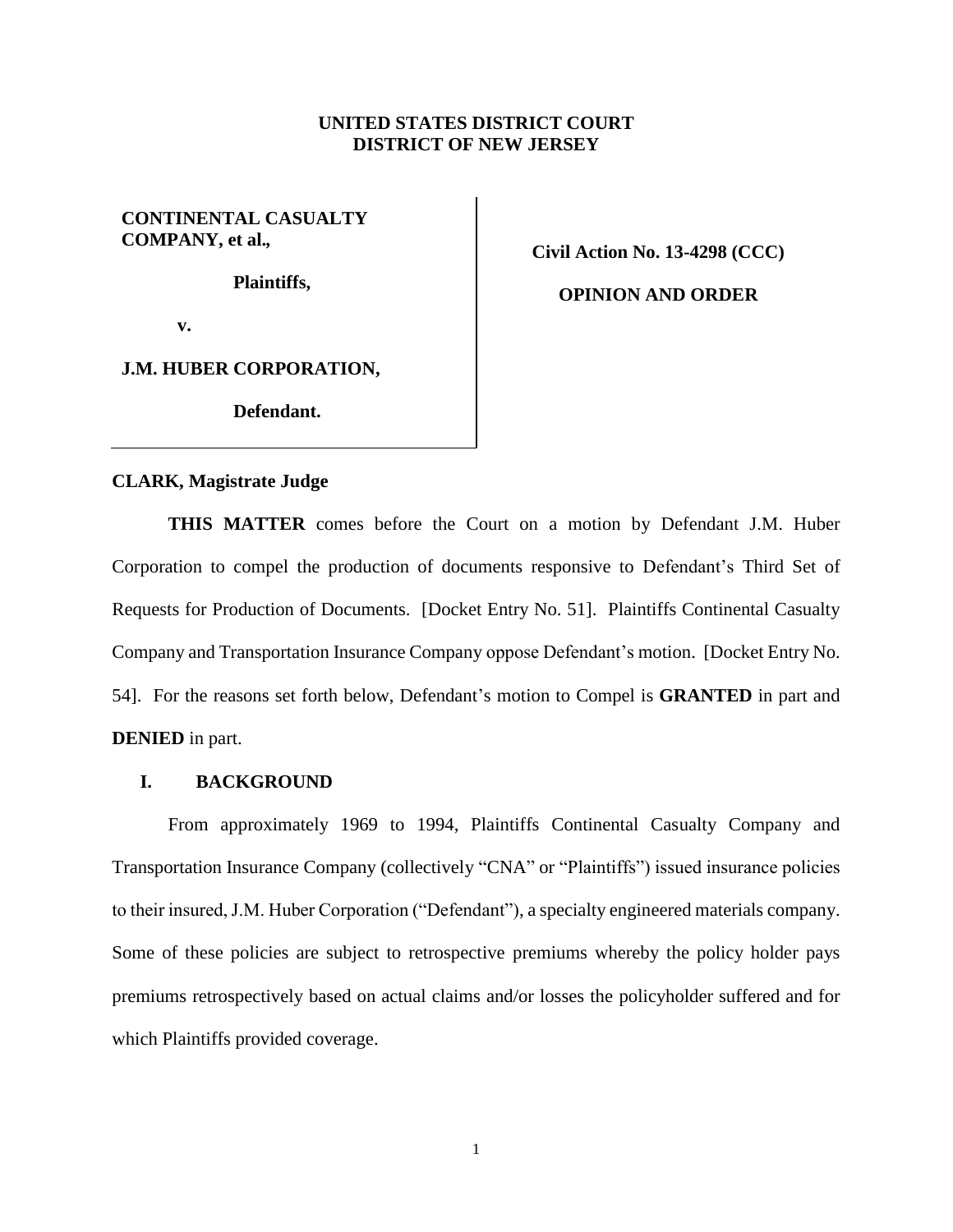On or around March 12, 2012, CNA issued to JM Huber invoice number EA 27327, for \$33,629. Perplexed by the unexpectedly large sum due, Defendant contacted Plaintiffs for an explanation of the charges reflected in the invoice. Specifically, Defendant sought an understanding of why claims were being reallocated across all policy years from 1978 to 1982. No sufficient explanation was provided. Then, on March 6, 2013, Plaintiffs issued to Defendant invoice number EA 27893 for \$737,116. Despite Defendant's request for an explanation, Plaintiffs did not respond. Nor did Plaintiffs provide an explanation for invoice number EA 28716 issued on October 16, 2014 for \$741,408.

Plaintiffs instituted this action on July 12, 2013. [Docket Entry No, 1]. On October 8, 2014, Plaintiffs filed their Amended Complaint for breach of contract, unjust enrichment, and account stated arising from Defendant's failure to pay the 2012, 2013, and 2014 invoices. [Docket Entry No. 37]. On June 18, 2015, Defendant served its Third Set of Requests for Production of Documents to Plaintiffs ("Third Requests") seeking documents related to prior litigation involving Plaintiffs' retrospective premium calculations and/or retrospective rating adjustments, retrospective premiums under Plaintiffs' policies, or Plaintiffs' invoices for retrospective premiums. Specifically, Defendant sought pleadings, deposition transcripts, dispositive motion briefing, and expert reports generated in prior litigation since January 1, 2005. Plaintiffs objected to each of these requests on the grounds that they were overly broad, unduly burdensome, vague, ambiguous, confidential, and protected by the attorney-client and/or work-product privileges.

Finding it necessary to seek Court intervention, Defendant raised Plaintiffs' refusal to produce documents responsive to the Third Requests with the Court in its October 21, 2015 letter. Plaintiffs responded to this letter on October 26, 2015—firmly opposing any document production. Following a discovery status conference held on October 28, 2015, the Court issued an order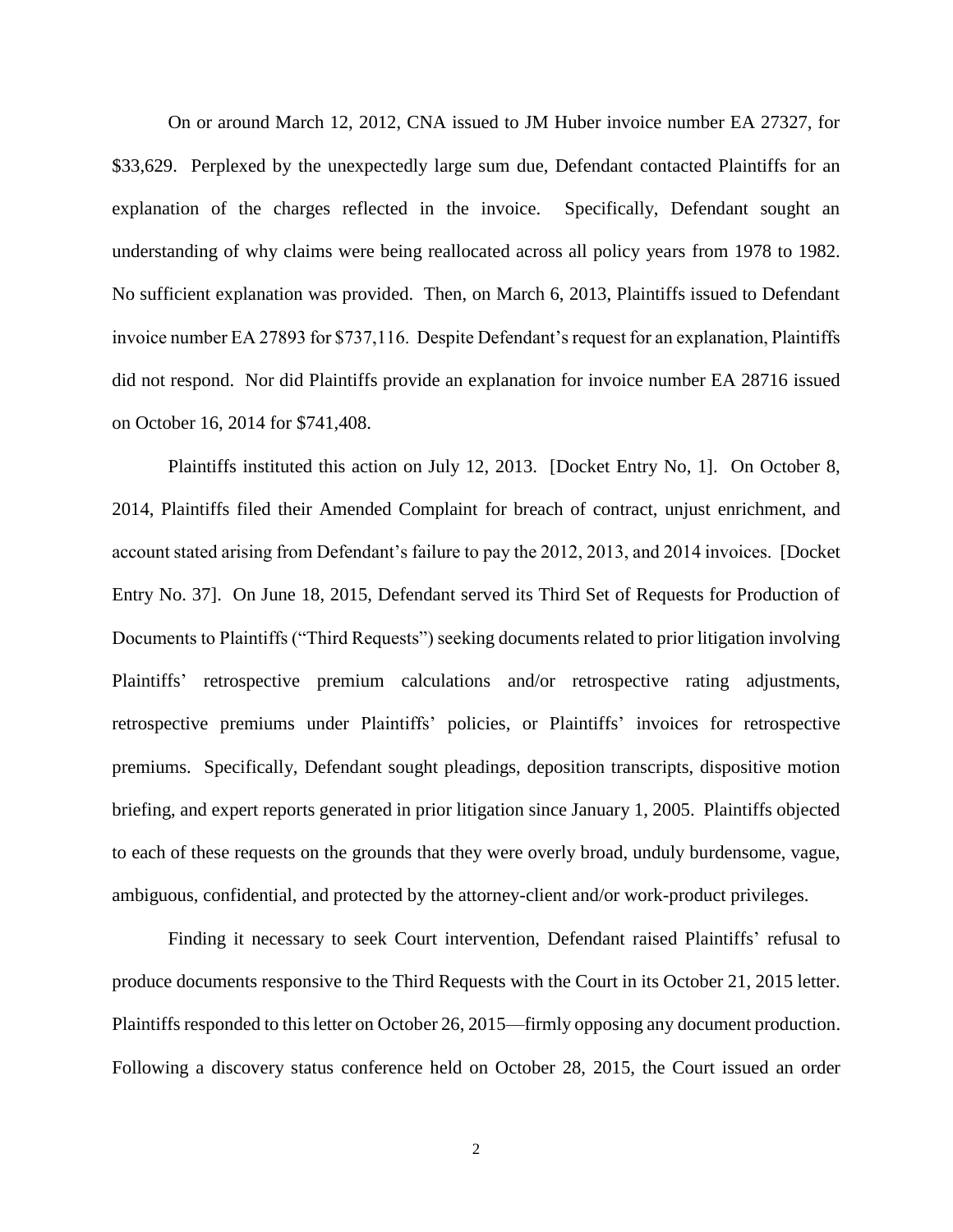requiring Plaintiffs to confirm whether they were "amenable to disclosing a list of litigated actions" in which payment of retrospective premiums was at issue. [Docket Entry No. 46]. On November

13, 2015, Plaintiffs advised the Court that they were not amenable to disclosing this list.

Subsequent attempts by the parties to narrow the scope of the Third Discovery Requests have been unavailing. Accordingly, this Court ordered the instant motion to compel. [Docket Entry No. 50].

### **II. LEGAL STANDARD**

Federal Rule of Civil Procedure 26 governs the scope of discovery in federal litigation and provides that:

Parties may obtain discovery regarding any nonprivileged matter that is relevant to any party's claim or defense and proportional to the needs of the case, considering the importance of the issues at stake in the action, the amount in controversy, the parties' relative access to relevant information, the parties' resources, the importance of the discovery in resolving the issues, and whether the burden or expense of the proposed discovery outweighs its likely benefit. Information within this scope of discovery need not be admissible in evidence to be discoverable.

Fed. R. Civ. P. 26(b)(1). Rule 26 is to be construed liberally in favor of disclosure, as relevance is a broader inquiry at the discovery stage than at the trial stage. *Tele–Radio Sys. Ltd. v. De Forest Elecs., Inc.,* 92 F.R.D. 371, 375 (D.N.J. 1981). While relevant information need not be admissible at trial in order to grant disclosure, the burden remains on the party seeking discovery to "show that the information sought is relevant to the subject matter of the action and may lead to admissible evidence." *Caver v. City of Trenton*, 192 F.R.D. 154, 159 (D.N.J. 2000). Upon a finding of good cause, a court may order discovery of any matter relevant to a party's claims, defenses or the subject matter involved in the action. "Although the scope of discovery under the Federal Rules is unquestionably broad, this right is not unlimited and may be circumscribed." *Bayer AG v. Betachem, Inc.,* 173 F.3d 188, 191 (3d Cir. 1999). Discovery requests may be curtailed to protect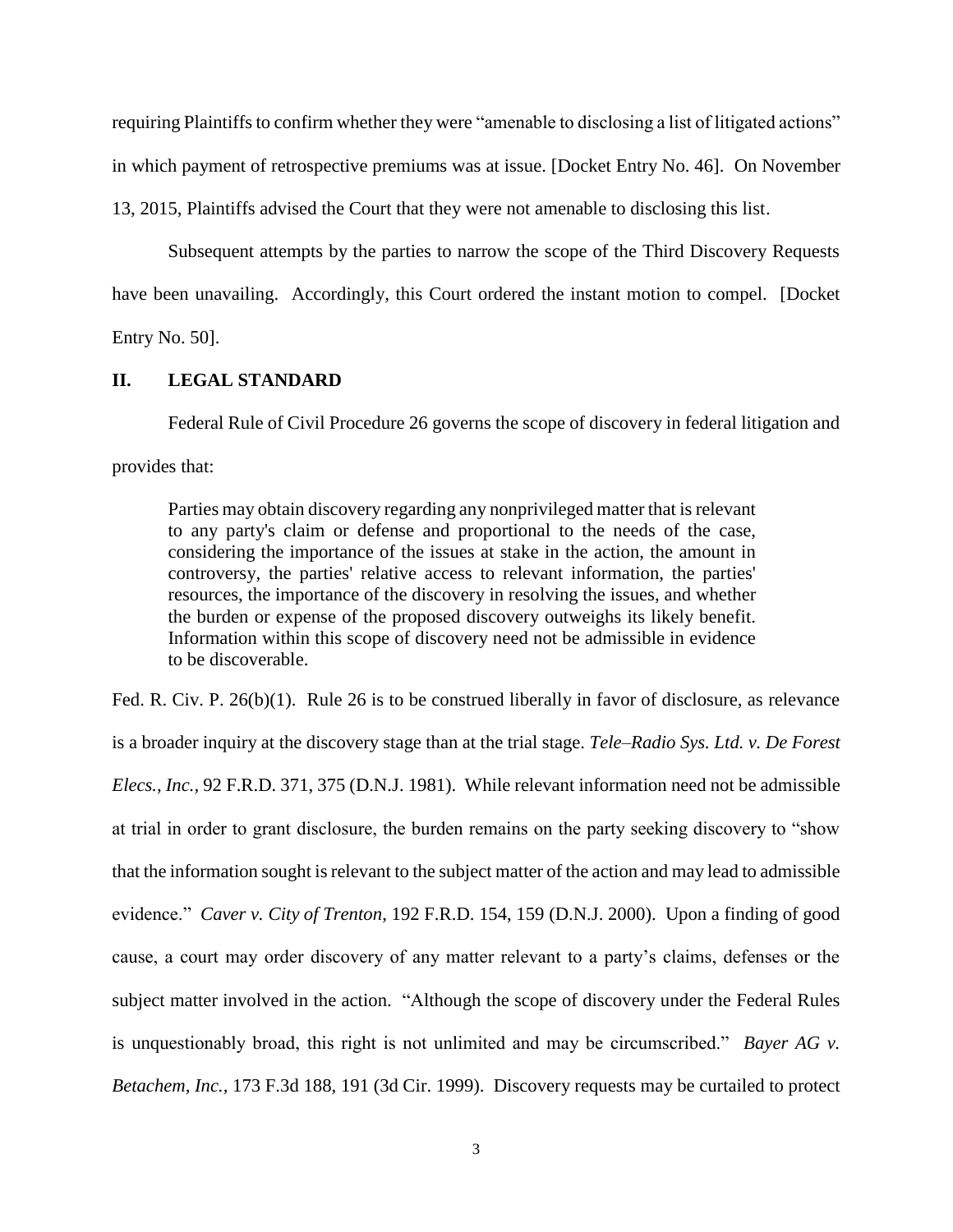a person from whom discovery is sought from "annoyance, embarrassment, oppression, or undue burden or expense." Fed. R. Civ. P. 26(c)(1).

#### **III. DISCUSSION**

Federal Rule of Civil Procedure 37 allows a party who has received evasive or incomplete discovery responses to seek a court order compelling additional disclosure or discovery. "The party seeking the order to compel must demonstrate the relevance of the information sought. The burden then shifts to the opposing party, who must demonstrate in specific terms why a discovery request does not fall within the broad scope of discovery or is otherwise privileged or improper." *Option One Mortgage Corp. v. Fitzgerald,* 2009 WL 648986 at \*2 (M.D.Pa. Mar.11, 2009).

Here, Defendant seeks to compel production of all pleadings, deposition transcripts, dispositive motions and opposition to same, and expert reports, in any legal action or litigation on or after January 1, 2010, in which "CNA" was or is a party, wherein a party asserted claims for breach of contract or bad faith related to "CNA's" retrospective rating calculations or adjustments, retrospective premiums, or "CNA'S" invoices for retrospective premiums. Defendant defines CNA as "[Plaintiffs], their present and former officers, directors, agents, servants and employees; and predecessor organizations; their present and former affiliates and subsidiaries; and all persons who have acted or purported to act on their behalf, including without limitation Resolute and NICO . . ." Plaintiffs oppose Defendant's Application [Docket Entry No. 54].

In support of its motion, Defendant argues that the Third Requests seek documents highly relevant to Defendant's defenses and counterclaims because they provide historical insight into Plaintiffs' handling of J.M. Huber's claims. Specifically, in its Answer, Defendant alleges that Plaintiffs' claims are barred by Plaintiffs' breach of the implied duty of good faith and fair dealing, breach of the relevant insurance-related agreements, and improper calculation of the retrospective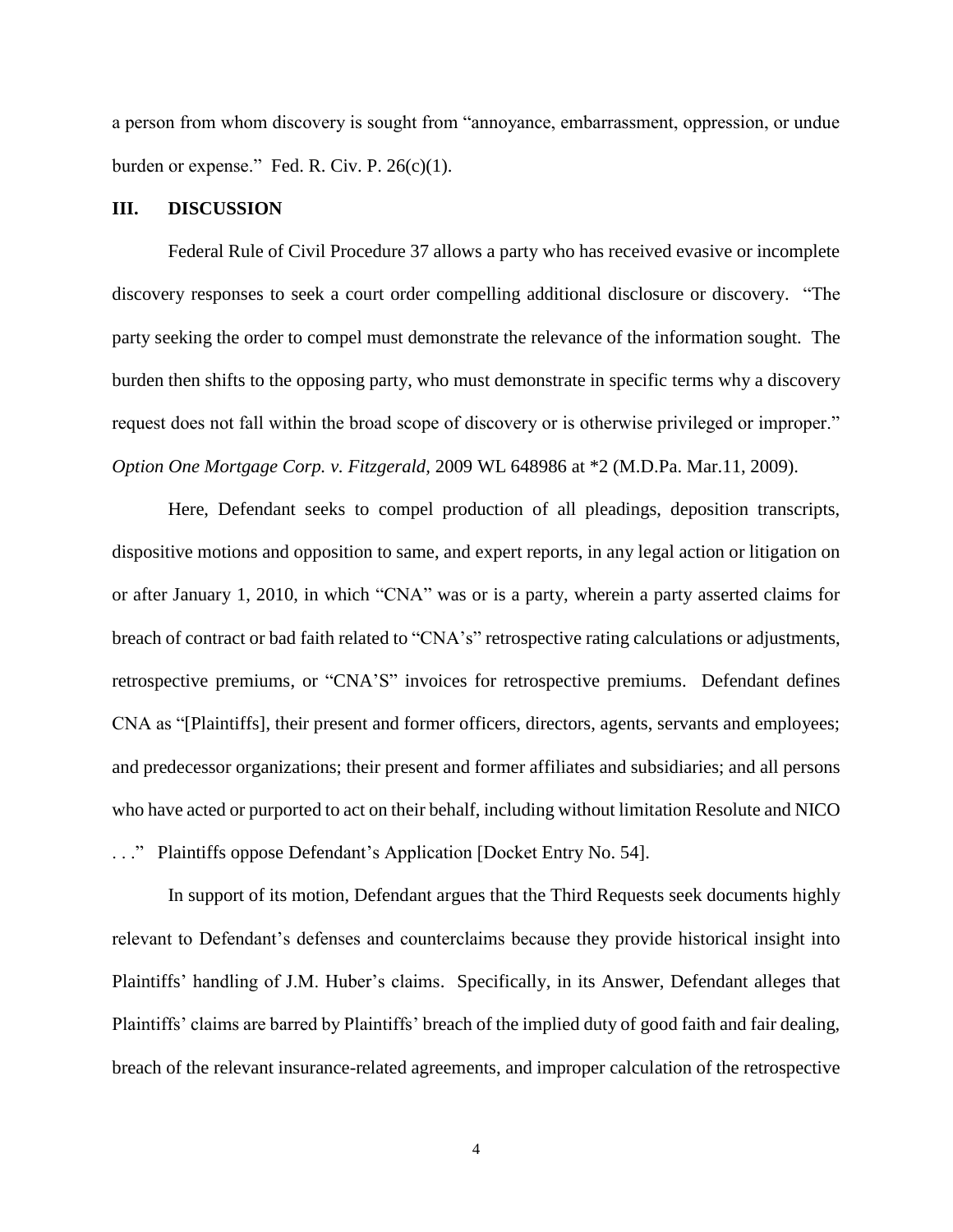premium amounts. Defendant also asserts counterclaims against Plaintiffs for breach of contract and breach of the duty of good faith and fair dealing based on Plaintiffs' reallocation of retrospective premiums. Arguably, the Third Requests would support these claims and defenses by allowing Defendant to understand Plaintiffs' prior practices in managing its insurance claims providing a comparison of Plaintiffs' past practices in the calculation, billing, and allocation of retrospective premiums, to their current practices. Moreover, these documents purportedly could show that Plaintiffs have taken positions inconsistent in this litigation compared to prior litigation.

On the other hand, Plaintiffs argue that the documents requested by the Third Requests bear no relevancy to Defendant's counterclaims and Defenses. That is because the fact of any prior case with similar claims and defenses would "necessarily involve different insureds, different insurance contracts, different lines of insurance coverage, different claims, and potentially different insurers and different claims handling procedures."

Contrary to Plaintiffs' position, the Court finds that the documents requested in the Third Requests are relevant to the instant action. Generally speaking, courts within the Third Circuit are reluctant to permit discovery of "previous lawsuits filed against insurance companies concerning the disputed policy provisions at issue in [a] bad faith litigation." *McCrink v. Peoples Benefit Life Ins. Co.*, 2004 U.S. Dist. LEXIS 23990, at \*20 (E.D. Pa. Nov. 29, 2004). This is particularly true where the requests for prior litigation documents are overly broad and unfettered, encompassing lawsuits involving totally different facts and circumstances. *North River Ins. Co. v. Greater N.Y. Mut. Ins. Co.*, 872 F. Supp. 1411, 1412 (E.D. Pa. 1995). Such requests amount to a "'fishing expedition' that our Court has generally refused to compel." *See Fidelity & Deposit Co. v. McCulloch*, 168 F.R.D. 516, 526 (E.D. Pa. 1996) (citation omitted). Nevertheless, prior litigation documents demonstrating that a party has acted "in an inconsistent manner in resolving claims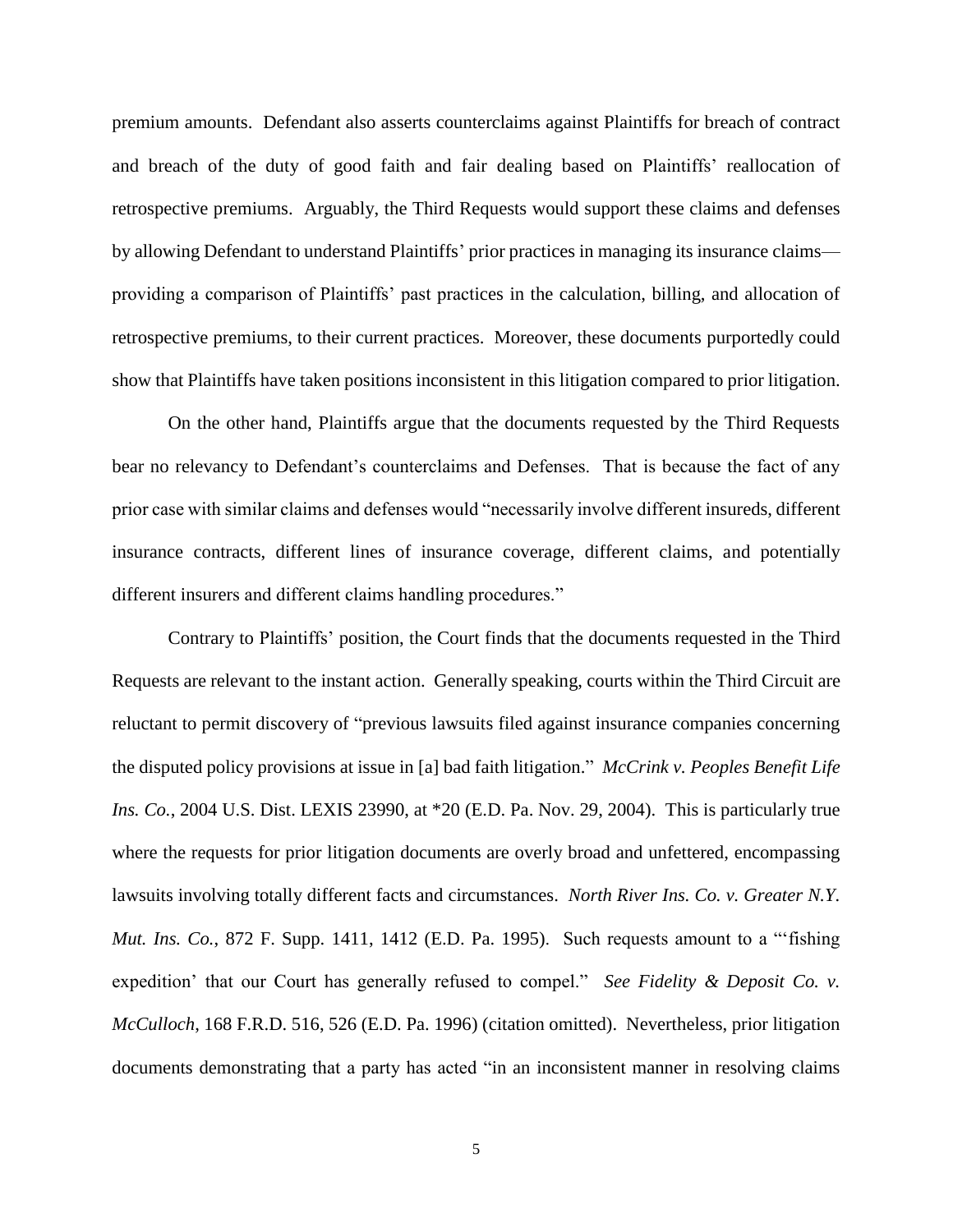where *similar policies* were involved" may be relevant to bad faith claims. *See Nestle Foods Corp. v. Aetna Cas. & Sur. Co.*, 135 F.R.D. 101, 106-111 (D.N.J. 1990) (allowing for discovery of prior lawsuits involving similar policy provisions). Here, Defendant argues that its Third Requests would allow it to determine whether Plaintiffs have acted inconsistently with respect to its retrospective premiums insurance provisions. As such, Defendant's Third Requests would lead to relevant information as they relate to its claims for bad faith.<sup>1</sup>

However, Plaintiffs argue, and this Court agrees, that Defendant's broadly drafted requests would unduly burden Plaintiffs. *See Nestle*, 135 F.R.D at 110-11 (finding the plaintiffs broad request for prior lawsuit information unduly burdensome); *McCrink*, 2004 U.S. Dist. LEXIS 23990 at \*20 (finding a request for litigation information from prior lawsuits involving similar claims for bad faith unduly burdensome); *McCulloch*, 168 F.R.D. at 525-526 (finding that a party's request for prior lawsuit information would amount to a "fishing expedition"). Nevertheless, in their opposition, Plaintiffs appear amenable to responding to Defendant's Third Requests as limited by the January 21, 2016 Letter. [Docket Entry No. 54-14]. As, such, Plaintiffs shall produce nonprivileged documents in accordance with the January 21, 2016 Letter, further limiting the transcripts of all depositions taken to "CNA" or its employees, representatives, or agents.

 $\overline{\phantom{a}}$ 

<sup>1</sup> Defendant's Third Requests also seek discovery of prior actions involving claims for breach of contract. Defendant does not provide, nor is this Court aware of any legal authority supporting Defendant's position that prior lawsuit discovery is relevant to a claim for breach of contract.